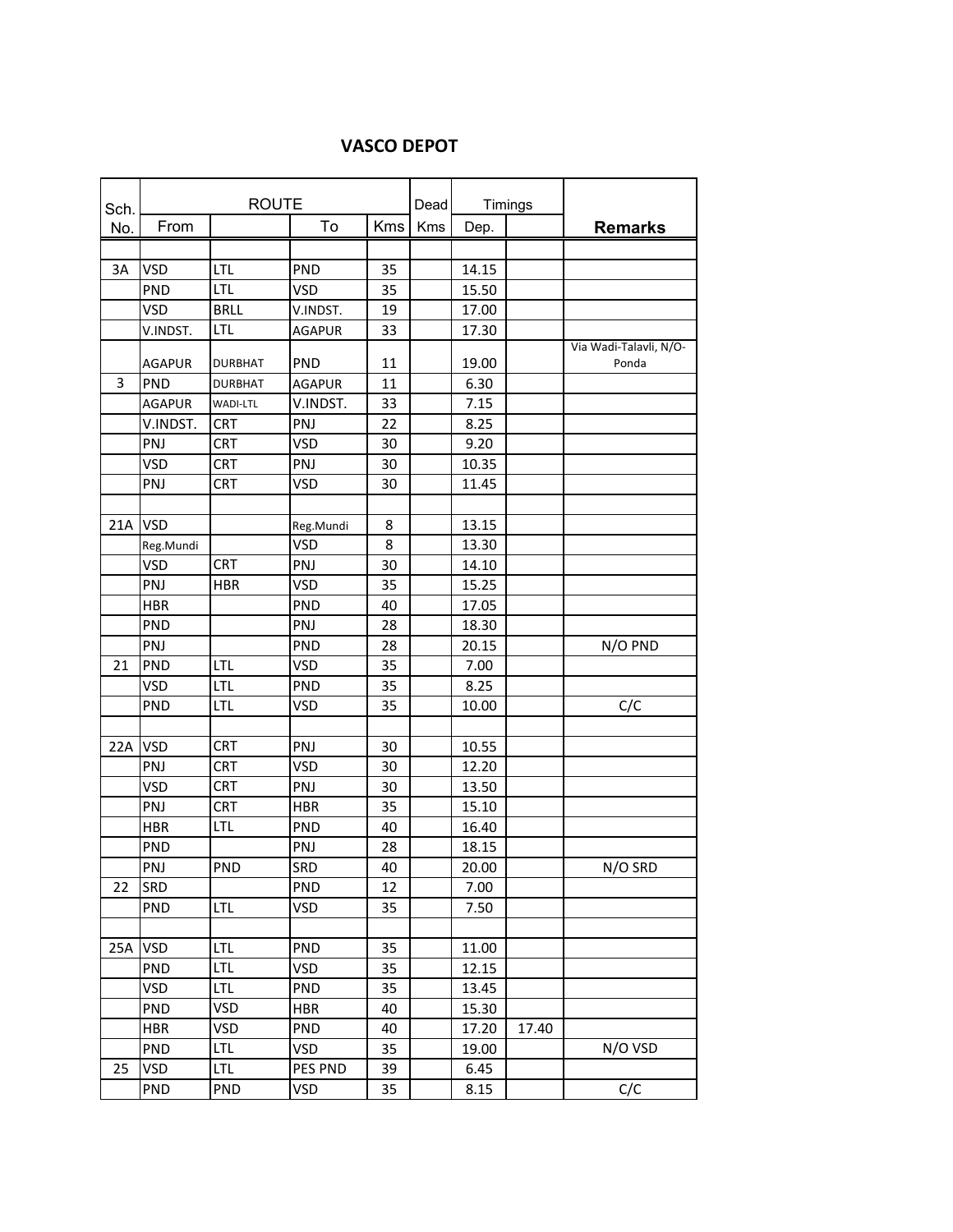| 29A | <b>VSD</b>     | <b>CRT</b> | PNJ            | 30 | 11.55 |             |
|-----|----------------|------------|----------------|----|-------|-------------|
|     | PNJ            | <b>CRT</b> | VSD            | 30 | 13.25 |             |
|     | <b>VSD</b>     | <b>CRT</b> | PNJ            | 30 | 14.55 |             |
|     | <b>PNJ</b>     | <b>CRT</b> | <b>VSD</b>     | 30 | 16.30 |             |
|     | <b>VSD</b>     | <b>CRT</b> | PNJ            | 30 | 18.05 |             |
|     | PNJ            | <b>CRT</b> | VSD            | 30 | 19.25 | N/O VSD DPT |
| 29  | <b>VSD</b>     | <b>CRT</b> | PNJ            | 30 | 6.00  |             |
|     | PNJ            | <b>CRT</b> | <b>VSD HBR</b> | 35 | 7.25  |             |
|     | <b>VSD HBR</b> | <b>CRT</b> | PNJ            | 35 | 8.45  |             |
|     | PNJ            | <b>CRT</b> | VSD            | 30 | 10.25 |             |
|     |                |            |                |    |       |             |
| 30A | <b>VSD</b>     | <b>CRT</b> | PNJ            | 30 | 12.15 |             |
|     | PNJ            | <b>CRT</b> | <b>VSD</b>     | 30 | 13.35 |             |
|     | <b>VSD</b>     | <b>CRT</b> | PNJ            | 30 | 15.20 |             |
|     | PNJ            | <b>CRT</b> | <b>VSD</b>     | 30 | 16.55 |             |
|     | <b>VSD</b>     | <b>CRT</b> | PNJ            | 30 | 18.20 |             |
|     | <b>PNJ</b>     | <b>CRT</b> | <b>VSD</b>     | 30 | 19.40 | N/O VSD DPT |
| 30  | VSD            | <b>CRT</b> | PNJ            | 30 | 6.20  |             |
|     | PNJ            | <b>CRT</b> | VSD HBR        | 35 | 7.35  |             |
|     | <b>VSD HBR</b> | <b>CRT</b> | PNJ            | 35 | 8.55  |             |
|     | PNJ            | <b>CRT</b> | <b>VSD</b>     | 30 | 10.35 |             |
|     |                |            |                |    |       |             |
| 32A | <b>VSD</b>     | <b>CRT</b> | PNJ            | 30 | 12.25 |             |
|     | PNJ            | <b>CRT</b> | <b>VSD</b>     | 30 | 13.45 |             |
|     | <b>VSD</b>     | LTL        | <b>F'GUDI</b>  | 40 | 15.30 | LTL BY-PASS |
|     | <b>F'GUDI</b>  | LTL        | <b>VSD</b>     | 40 | 17.05 | LTL BY-PASS |
|     | VSD            | <b>CRT</b> | PNJ            | 30 | 18.30 |             |
|     | PNJ            | <b>CRT</b> | VSD            | 30 | 19.45 | N/O VSD DPT |
| 32  | VSD            | <b>CRT</b> | <b>PNJ</b>     | 30 | 6.40  |             |
|     | <b>PNJ</b>     | <b>CRT</b> | <b>VSD HBR</b> | 35 | 7.45  |             |
|     | <b>VSD HBR</b> | <b>CRT</b> | PNJ            | 35 | 9.10  |             |
|     | PNJ            | <b>CRT</b> | VSD            | 30 | 10.55 | C/C         |
|     |                |            |                |    |       |             |
|     |                |            |                |    |       |             |
| 34A | <b>VSD</b>     | <b>CRT</b> | PNJ            | 30 | 12.45 |             |
|     | PNJ            | <b>CRT</b> | VSD            | 30 | 14.05 |             |
|     | VSD            | <b>CRT</b> | PNJ            | 30 | 15.50 |             |
|     | PNJ            | <b>CRT</b> | VSD            | 30 | 17.55 |             |
|     | VSD            | <b>CRT</b> | PNJ            | 30 | 19.30 |             |
|     | PNJ            | <b>CRT</b> | <b>VSD</b>     | 30 | 21.40 |             |
| 34  | VSD            | <b>CRT</b> | PNJ            | 30 | 7.00  |             |
|     | <b>PNJ</b>     | <b>CRT</b> | VSD HBR        | 35 | 8.10  |             |
|     | <b>VSD HBR</b> | <b>CRT</b> | PNJ            | 35 | 9.40  |             |
|     | PNJ            | <b>CRT</b> | VSD            | 30 | 11.15 | C/C         |
|     |                |            |                |    |       |             |
|     |                |            |                |    |       |             |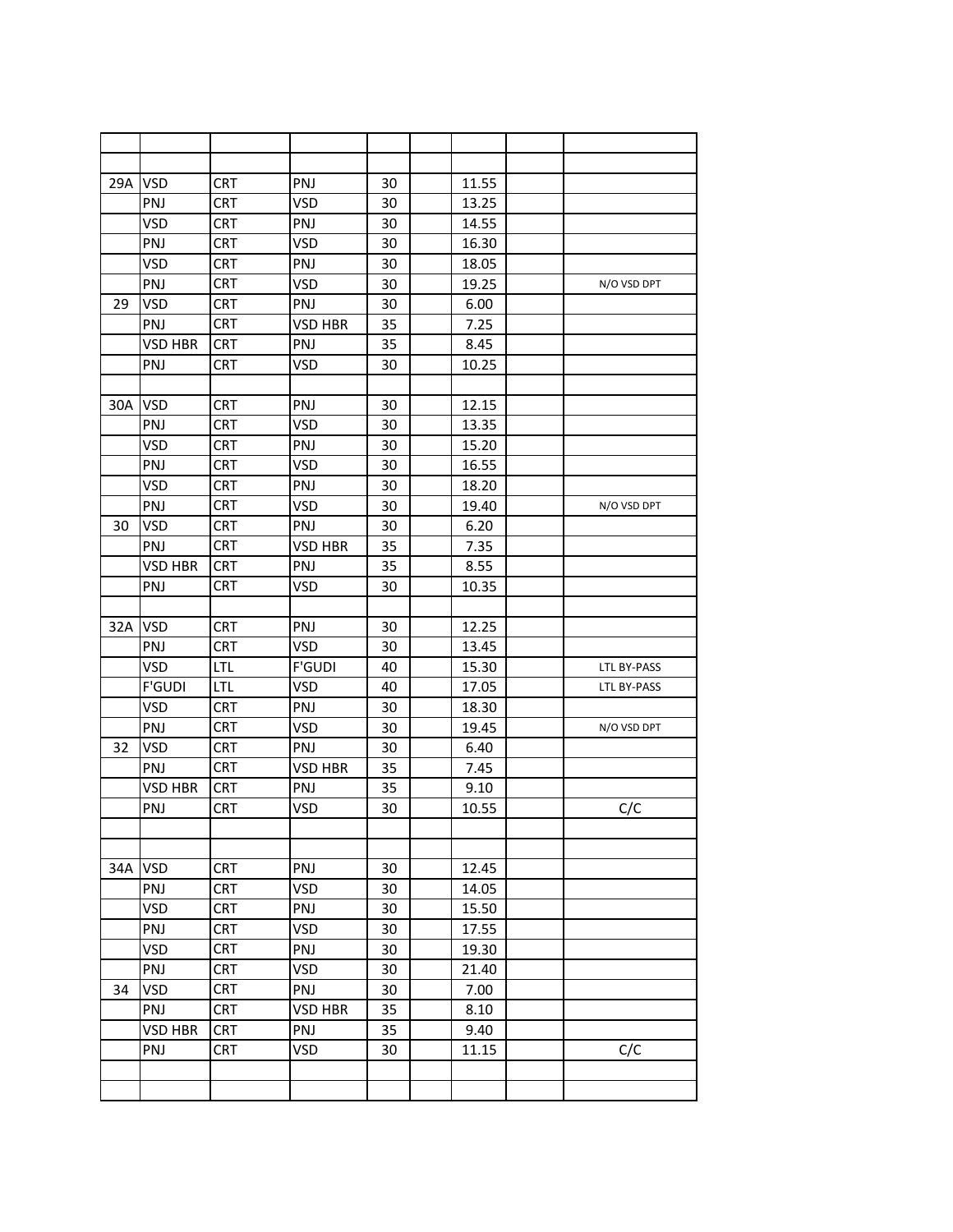|     | 37A VSD    | <b>CRT</b>        | <b>MRG</b> | 30 | 12.00 |             |
|-----|------------|-------------------|------------|----|-------|-------------|
|     | <b>MRG</b> | <b>CRT</b>        | VSD        | 30 | 13.30 |             |
|     | VSD        | <b>CRT</b>        | <b>MRG</b> | 30 | 15.00 |             |
|     | <b>MRG</b> | <b>CRT</b>        | VSD        | 30 | 16.30 |             |
|     | VSD        | <b>CRT</b>        | <b>MRG</b> | 30 | 18.00 |             |
|     | MRG        | CRT               | VSD        | 30 | 19.30 | N/O VSD DPT |
| 37  | VSD        | <b>CRT</b>        | <b>MRG</b> | 30 | 6.20  |             |
|     | <b>MRG</b> | <b>CRT</b>        | VSD        | 30 | 7.30  |             |
|     | VSD        | <b>CRT</b>        | <b>MRG</b> | 30 | 9.00  |             |
|     | <b>MRG</b> | <b>CRT</b>        | VSD        | 30 | 10.30 | C/C         |
|     |            |                   |            |    |       |             |
| 38A | <b>VSD</b> | <b>CRT</b>        | PNJ        | 30 | 13.25 |             |
|     | PNJ        | CRT               | VSD        | 30 | 14.55 |             |
|     | VSD        | <b>CRT</b>        | Goa Univ.  | 35 | 16.25 |             |
|     | Goa Univ.  | <b>CRT</b>        | <b>VSD</b> | 35 | 17.50 |             |
|     | <b>VSD</b> | <b>LTL</b>        | <b>PND</b> | 35 | 19.10 | N/O.PND     |
| 38  | <b>PND</b> | LTL HBR           | VSD        | 45 | 7.15  |             |
|     | <b>VSD</b> | <b>BRL</b>        | <b>MRG</b> | 30 | 8.45  | SHUTTLE     |
|     | MRG        | <b>BRL</b>        | VSD        | 30 | 10.10 | C/C         |
|     |            |                   |            |    |       |             |
| 39A | <b>VSD</b> | <b>CRT</b>        | <b>MRG</b> | 30 | 12.30 |             |
|     | <b>MRG</b> | <b>CRT</b>        | VSD        | 30 | 14.00 |             |
|     | VSD        | <b>CRT</b>        | <b>MRG</b> | 30 | 15.30 |             |
|     | <b>MRG</b> | <b>CRT</b>        | VSD        | 30 | 17.00 |             |
|     | VSD        | CRT               | <b>MRG</b> | 30 | 18.30 |             |
|     | <b>MRG</b> | <b>CRT</b>        | VSD        | 30 | 20.00 | N/O VSD DPT |
| 39  | VSD        | <b>CRT</b>        | <b>MRG</b> | 30 | 6.30  |             |
|     | <b>MRG</b> | <b>CRT</b>        | VSD        | 30 | 8.00  |             |
|     | VSD        | <b>CRT</b>        | <b>MRG</b> | 30 | 9.30  |             |
|     | <b>MRG</b> | <b>CRT</b>        | VSD        | 30 | 11.00 | C/C         |
|     |            |                   |            |    |       |             |
| 40A | <b>VSD</b> | <b>CRT</b>        | <b>MRG</b> | 30 | 13.00 |             |
|     | <b>MRG</b> | <b>CRT</b>        | <b>VSD</b> | 30 | 14.30 |             |
|     | VSD        | <b>CRT</b>        | <b>MRG</b> | 30 | 16.00 |             |
|     |            | <b>VERNA IND/</b> |            |    |       |             |
|     | <b>MRG</b> | <b>CRT</b>        | VSD        | 34 | 17.30 |             |
|     | VSD        | <b>CRT</b>        | <b>MRG</b> | 30 | 19.00 |             |
|     | <b>MRG</b> | <b>TTN CRT</b>    | VSD        | 30 | 20.40 | N/O VSD DPT |
| 40  | VSD        | <b>CRT</b>        | <b>MRG</b> | 30 | 7.00  |             |
|     | MRG        | <b>CRT</b>        | <b>VSD</b> | 30 | 8.30  |             |
|     | VSD        | <b>CRT</b>        | <b>MRG</b> | 30 | 10.00 |             |
|     | MRG        | CRT               | VSD        | 30 | 11.10 | C/C         |